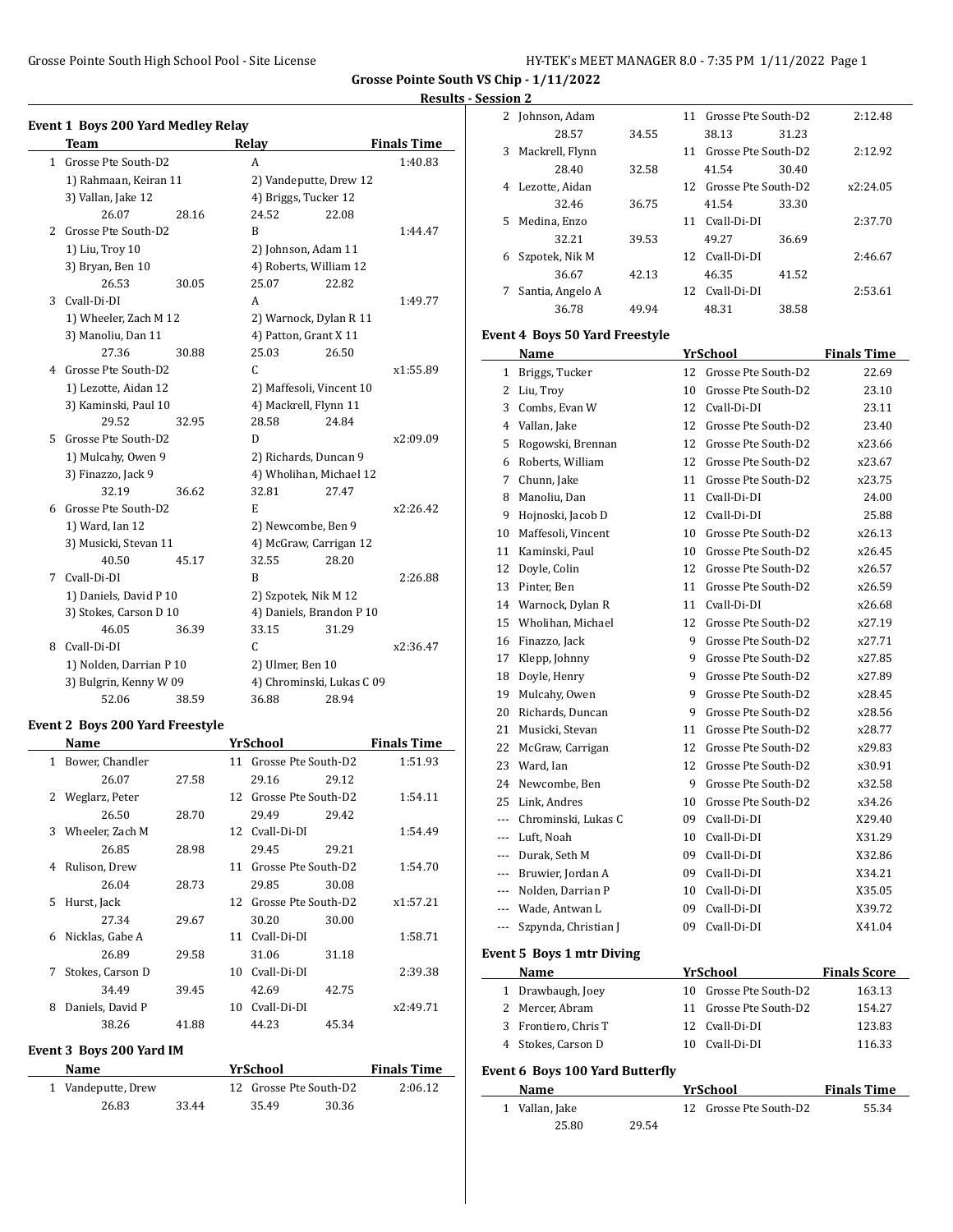**Grosse Pointe South VS Chip - 1/11/2022**

### **Results - Session 2**

|    | (Event 6 Boys 100 Yard Butterfly) |       |    |                        |                    |  |  |  |
|----|-----------------------------------|-------|----|------------------------|--------------------|--|--|--|
|    | Name                              |       |    | YrSchool               | <b>Finals Time</b> |  |  |  |
| 2  | Rulison, Drew                     |       |    | 11 Grosse Pte South-D2 | 55.93              |  |  |  |
|    | 26.13                             | 29.80 |    |                        |                    |  |  |  |
| 3  | Bryan, Ben                        |       | 10 | Grosse Pte South-D2    | 56.12              |  |  |  |
|    | 25.79                             | 30.33 |    |                        |                    |  |  |  |
| 4  | Hurst, Jack                       |       | 12 | Grosse Pte South-D2    | x56.57             |  |  |  |
|    | 25.93                             | 30.64 |    |                        |                    |  |  |  |
| 5  | Manoliu, Dan                      |       |    | 11 Cvall-Di-DI         | 56.83              |  |  |  |
|    | 26.66                             | 30.17 |    |                        |                    |  |  |  |
| 6  | Rahmaan, Keiran                   |       | 11 | Grosse Pte South-D2    | x56.92             |  |  |  |
|    | 25.90                             | 31.02 |    |                        |                    |  |  |  |
| 7  | Mackrell, Flynn                   |       | 11 | Grosse Pte South-D2    | x59.50             |  |  |  |
|    | 27.58                             | 31.92 |    |                        |                    |  |  |  |
| 8  | Wheeler, Zach M                   |       |    | 12 Cvall-Di-DI         | 59.82              |  |  |  |
|    | 28.11                             | 31.71 |    |                        |                    |  |  |  |
| 9  | Nicklas, Gabe A                   |       |    | 11 Cvall-Di-DI         | 1:03.49            |  |  |  |
|    | 29.20                             | 34.29 |    |                        |                    |  |  |  |
| 10 | Kaminski, Paul                    |       | 10 | Grosse Pte South-D2    | x1:06.18           |  |  |  |
|    | 29.96                             | 36.22 |    |                        |                    |  |  |  |
| 11 | Medina, Enzo                      |       | 11 | Cyall-Di-DI            | x1:13.06           |  |  |  |
|    | 32.99                             | 40.07 |    |                        |                    |  |  |  |

## **Event 7 Boys 100 Yard Freestyle**

 $\overline{\phantom{a}}$ 

|           | <b>Name</b>         |       |    | <b>YrSchool</b>     | <b>Finals Time</b> |
|-----------|---------------------|-------|----|---------------------|--------------------|
| $1 \quad$ | Combs, Evan W       |       |    | 12 Cvall-Di-DI      | 49.88              |
|           | 24.46               | 25.42 |    |                     |                    |
| 2         | Briggs, Tucker      |       | 12 | Grosse Pte South-D2 | 51.20              |
|           | 24.45               | 26.75 |    |                     |                    |
| 3         | Chunn, Jake         |       | 11 | Grosse Pte South-D2 | 52.44              |
|           | 23.07               | 29.37 |    |                     |                    |
| 4         | Rogowski, Brennan   |       | 12 | Grosse Pte South-D2 | 56.32              |
|           | 26.60               | 29.72 |    |                     |                    |
| 5         | Pinter, Ben         |       | 11 | Grosse Pte South-D2 | x58.04             |
|           | 27.88               | 30.16 |    |                     |                    |
| 6         | Doyle, Colin        |       | 12 | Grosse Pte South-D2 | x58.92             |
|           | 28.51               | 30.41 |    |                     |                    |
| 7         | Patton, Grant X     |       | 11 | Cvall-Di-DI         | 1:00.02            |
|           | 28.51               | 31.51 |    |                     |                    |
| 8         | Wholihan, Michael   |       | 12 | Grosse Pte South-D2 | x1:00.69           |
|           | 29.58               | 31.11 |    |                     |                    |
| 9         | Musicki, Stevan     |       | 11 | Grosse Pte South-D2 | x1:03.03           |
|           | 30.03               | 33.00 |    |                     |                    |
| 10        | Doyle, Henry        |       | 9  | Grosse Pte South-D2 | x1:03.66           |
|           | 30.70               | 32.96 |    |                     |                    |
| 11        | McGraw, Carrigan    |       | 12 | Grosse Pte South-D2 | x1:05.24           |
|           | 30.76               | 34.48 |    |                     |                    |
|           | 12 Ward, Ian        |       | 12 | Grosse Pte South-D2 | x1:08.70           |
|           | 33.69               | 35.01 |    |                     |                    |
| 13        | Chrominski, Lukas C |       | 09 | Cvall-Di-DI         | 1:09.93            |
|           | 33.52               | 36.41 |    |                     |                    |
| 14        | Newcombe, Ben       |       | 9  | Grosse Pte South-D2 | x1:17.25           |
|           | 35.74               | 41.51 |    |                     |                    |
| 15        | Link, Andres        |       | 10 | Grosse Pte South-D2 | x1:17.82           |
|           | 36.99               | 40.83 |    |                     |                    |
|           | Daniels, Brandon P  |       | 10 | Cvall-Di-DI         | X1:10.10           |
|           | 34.38               | 35.72 |    |                     |                    |

|          | --- Luft, Noah        |       | 10  | Cvall-Di-DI | X1:15.54 |
|----------|-----------------------|-------|-----|-------------|----------|
|          | 34.42                 | 41.12 |     |             |          |
|          | --- Ulmer, Ben        |       | 10  | Cyall-Di-DI | X1:18.00 |
|          | 37.86                 | 40.14 |     |             |          |
|          | --- Nolden, Darrian P |       | 10. | Cyall-Di-DI | X1:21.05 |
|          | 38.75                 | 42.30 |     |             |          |
| $\cdots$ | Daniels, David P      |       | 10. | Cyall-Di-DI | X1:22.16 |
|          | 38.50                 | 43.66 |     |             |          |

## **Event 8 Boys 500 Yard Freestyle**

|              | Name               |       |    | <b>YrSchool</b>     |       | <b>Finals Time</b> |
|--------------|--------------------|-------|----|---------------------|-------|--------------------|
| $\mathbf{1}$ | Weglarz, Peter     |       | 12 | Grosse Pte South-D2 |       | 5:11.06            |
|              | 27.85              | 29.79 |    | 30.75               | 31.30 |                    |
|              | 31.69              | 31.99 |    | 31.96               | 32.33 |                    |
|              | 32.07              | 31.33 |    |                     |       |                    |
| 2            | Bower, Chandler    |       | 11 | Grosse Pte South-D2 |       | 5:12.49            |
|              | 28.81              | 30.57 |    |                     |       |                    |
|              | 31.69              | 18.51 |    | 45.36               | 31.67 |                    |
|              | 32.67              | 30.79 |    |                     |       |                    |
| 3            | Hojnoski, Jacob D  |       | 12 | Cvall-Di-DI         |       | 5:41.59            |
|              | 29.64              | 33.27 |    | 34.19               | 35.54 |                    |
|              | 35.17              | 35.12 |    | 36.12               | 34.61 |                    |
|              | 35.08              | 32.85 |    |                     |       |                    |
| 4            | Santia, Angelo A   |       | 12 | Cvall-Di-DI         |       | 6:58.53            |
|              | 34.06              | 40.49 |    | 42.51               | 42.17 |                    |
|              | 43.51              | 43.29 |    | 44.05               | 44.35 |                    |
|              | 44.03              | 40.07 |    |                     |       |                    |
| 5.           | Frontiero, Chris T |       | 12 | Cvall-Di-DI         |       | 7:01.15            |
|              | 33.80              | 41.08 |    | 43.70               | 44.56 |                    |
|              | 43.47              | 44.60 |    | 44.65               | 43.64 |                    |
|              | 42.33              | 39.32 |    |                     |       |                    |
| 6            | Bulgrin, Kenny W   |       | 09 | Cvall-Di-DI         |       | x7:17.05           |
|              | 38.61              | 44.67 |    | 45.82               | 46.02 |                    |
|              | 44.59              | 46.02 |    | 44.86               | 42.66 |                    |
|              | 44.70              | 39.10 |    |                     |       |                    |

## **Event 9 Boys 200 Yard Freestyle Relay**

|    | Team                     |       | Relay                   |       | <b>Finals Time</b> |
|----|--------------------------|-------|-------------------------|-------|--------------------|
| 1  | Grosse Pte South-D2      |       | A                       |       | 1:34.19            |
|    | 1) Bryan, Ben 10         |       | 2) Vallan, Jake 12      |       |                    |
|    | 3) Chunn, Jake 11        |       | 4) Rogowski, Brennan 12 |       |                    |
|    | 24.27                    | 22.95 | 23.59                   | 23.38 |                    |
|    | 2 Cvall-Di-DI            |       | A                       |       | 1:37.36            |
|    | 1) Combs, Evan W 12      |       | 2) Manoliu, Dan 11      |       |                    |
|    | 3) Hojnoski, Jacob D 12  |       | 4) Nicklas, Gabe A 11   |       |                    |
|    | 23.46                    | 23.58 | 26.07                   | 24.25 |                    |
| 3  | Grosse Pte South-D2      |       | B                       |       | 1:42.68            |
|    | 1) Rulison, Drew 11      |       | 2) Pinter, Ben 11       |       |                    |
|    | 3) Maffesoli, Vincent 10 |       | 4) Hurst, Jack 12       |       |                    |
|    | 23.99                    | 27.17 | 26.98                   | 24.54 |                    |
| 4  | Grosse Pte South-D2      |       | D                       |       | x1:51.28           |
|    | 1) Finazzo, Jack 9       |       | 2) Doyle, Henry 9       |       |                    |
|    | 3) Richards, Duncan 9    |       | 4) Klepp, Johnny 9      |       |                    |
|    | 27.50                    | 27.66 | 28.64                   | 27.48 |                    |
| 5. | Grosse Pte South-D2      |       | C                       |       | x1:52.40           |
|    | 1) Kaminski, Paul 10     |       | 2) Ward, Ian 12         |       |                    |
|    | 3) Wholihan, Michael 12  |       | 4) Doyle, Colin 12      |       |                    |
|    | 28.59                    | 30.48 | 26.87                   | 26.46 |                    |